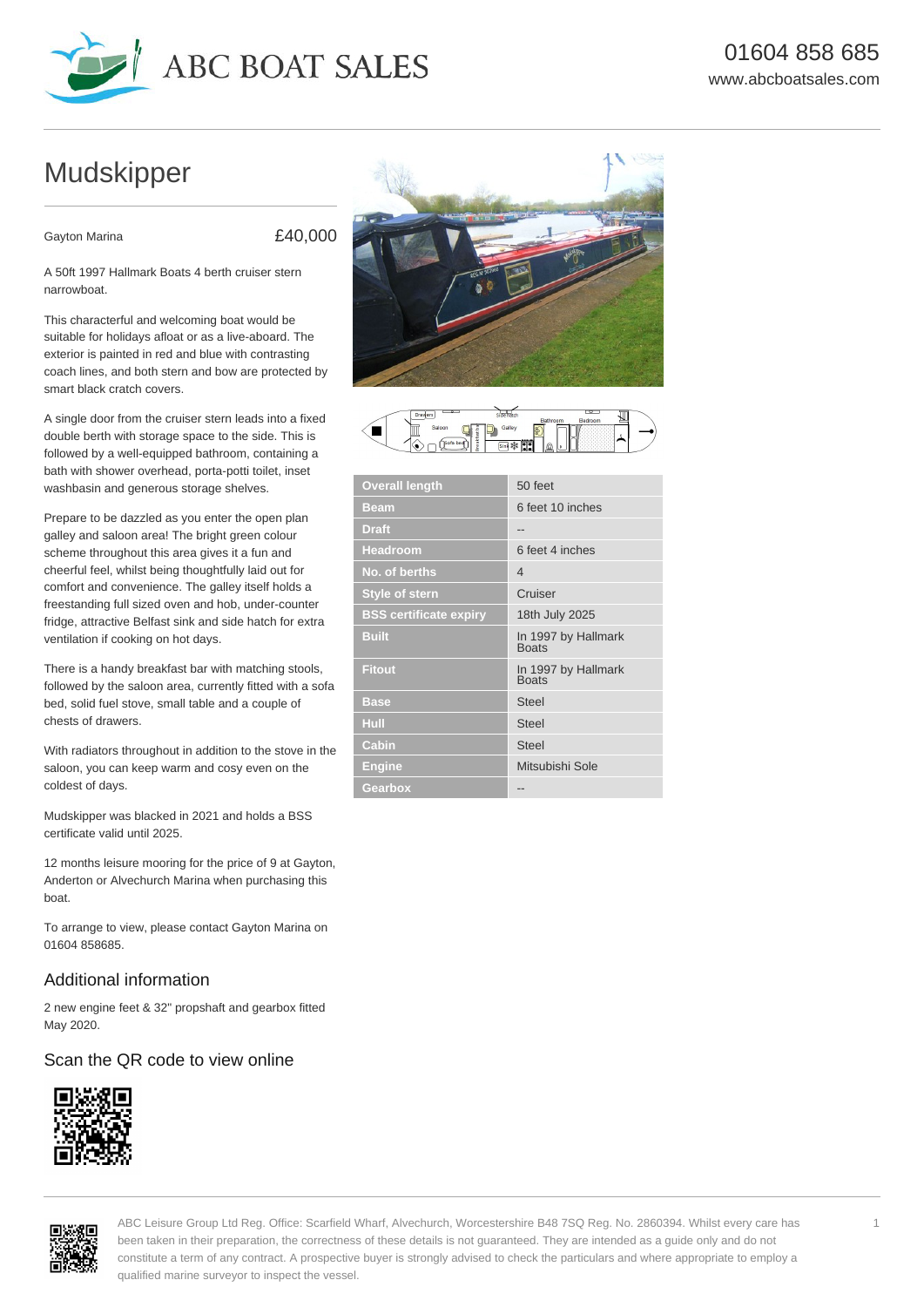







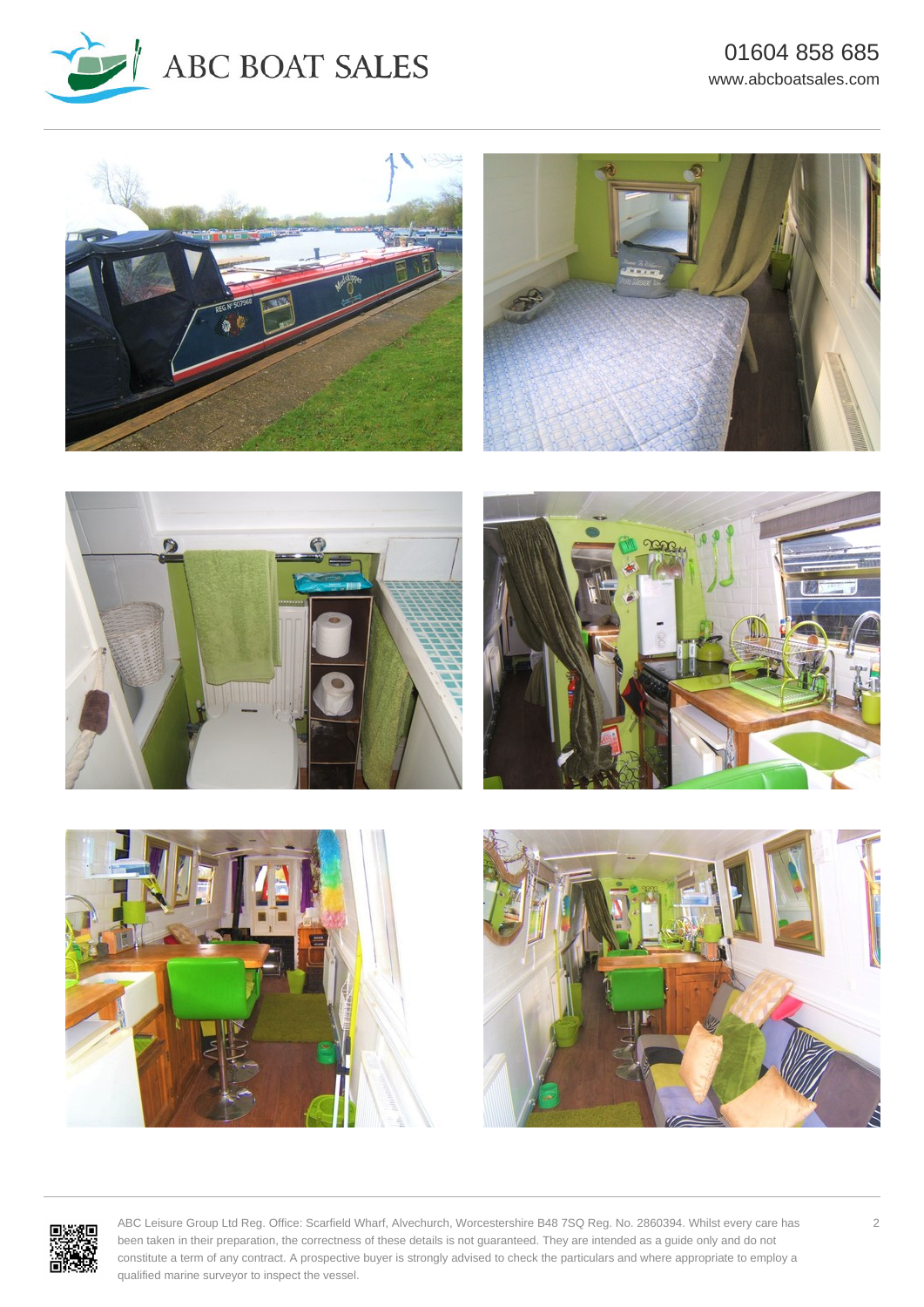



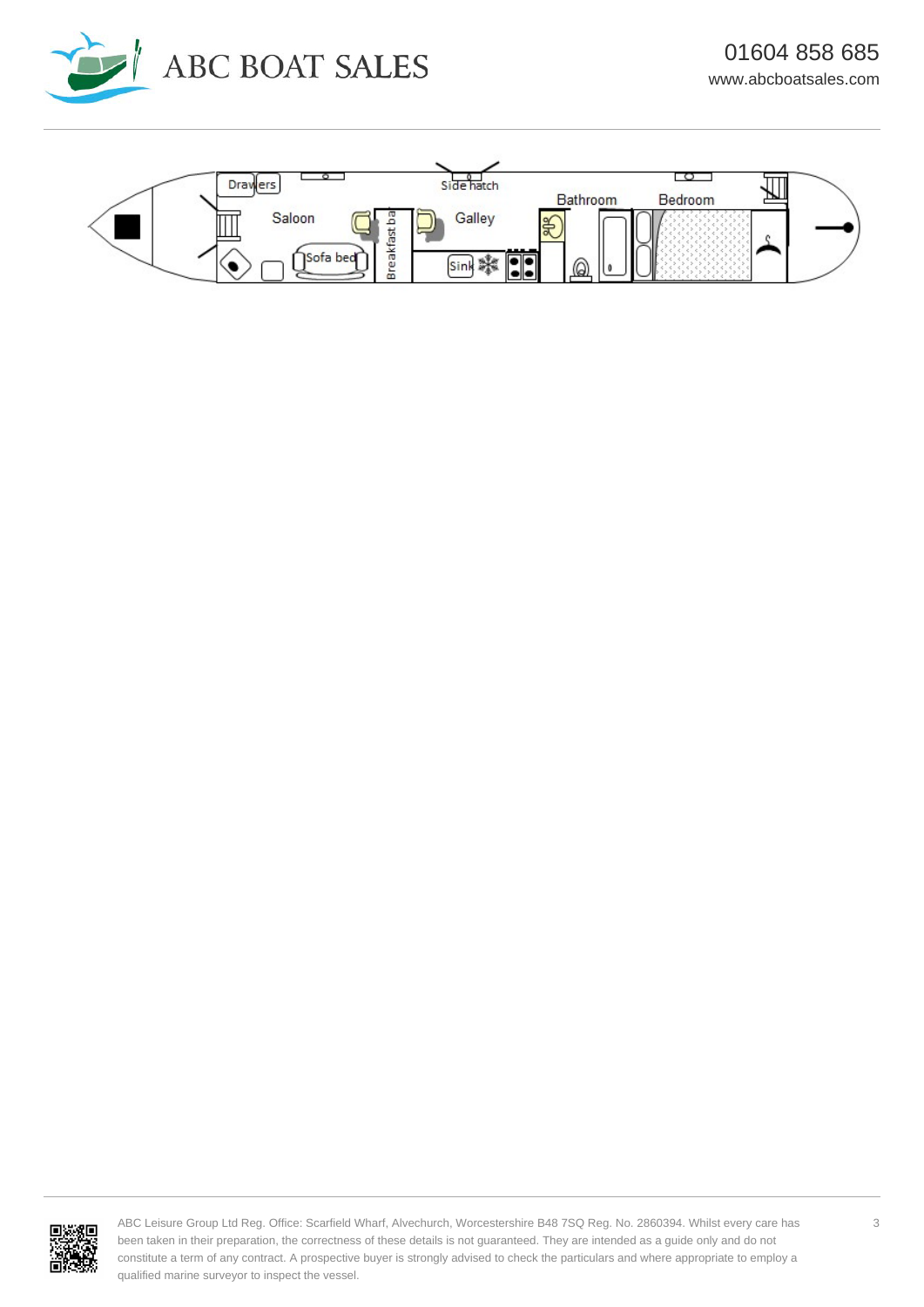

# **General**

#### General **Name** Mudskipper **BW index number 507968 Safety certificate** YES **BSS certificate expiry** 18th July 2025 **BSS certificate number** 412593/21 **Built Built** In 1997 by Hallmark **Boats Location Gayton Marina Price** £40,000 Berths **No. of Berths** 4 **Double beds** 1 **Double beds (temp)** 1 **Single beds Fig. 1. Single beds (temp)** Size **Overall length** 50 feet **Overall beam** 6 feet 10 inches **Overall draft Algebrary --**

# **Structure**

# Manufacturer

| <b>Manufacturer</b> | <b>Hallmark Boats</b> |
|---------------------|-----------------------|
| <b>Hull ID No.</b>  | --                    |
| <b>Build date</b>   | 1997                  |

# Original steel thickness

| <b>Base</b>  | $- -$ |
|--------------|-------|
| <b>Hull</b>  | $- -$ |
| <b>Cabin</b> | $- -$ |

#### Anodes

| <b>Fitted</b>      | <b>YES</b> |
|--------------------|------------|
| <b>Date fitted</b> | 2021       |
| <b>Size</b>        | 2.5kg      |
| No. of anodes      | 6          |

# **Material**

| <b>Base</b>       | <b>Steel</b> |
|-------------------|--------------|
| Hull              | <b>Steel</b> |
| <b>Cabin side</b> | <b>Steel</b> |
| <b>Roof</b>       | <b>Steel</b> |

**Style of stern Cruiser** 

# Hull blacking

| <b>Last hull blacking</b> | 2021-07              |
|---------------------------|----------------------|
| <b>Where</b>              | <b>Gayton Marina</b> |

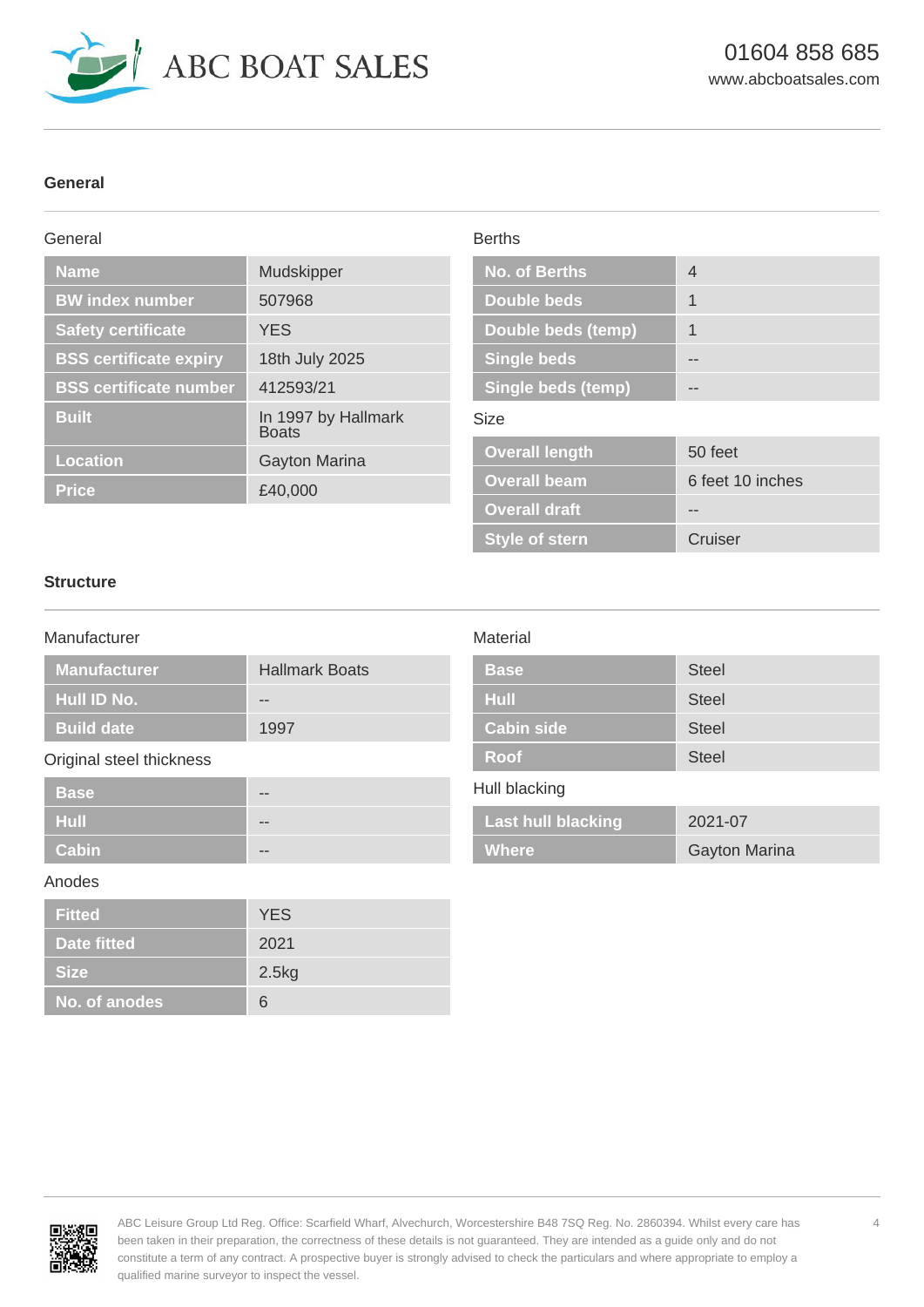

# **Running gear**

#### Engine

| <b>Make</b>               | Mitsubishi                |
|---------------------------|---------------------------|
| <b>Model</b>              | Sole                      |
| Year                      | 1997                      |
| <b>Fuel</b>               | <b>Diesel</b>             |
| <b>Cooling</b>            | Keel                      |
| <b>Hours</b>              |                           |
| <b>Last serviced date</b> | 2021-07                   |
| <b>Last serviced by</b>   | <b>Weedon Narrowboats</b> |

# Gearbox

| <b>Make</b>           |     |
|-----------------------|-----|
| <b>Model</b>          | 100 |
| <b>Year</b>           | --  |
| <b>Reduction</b>      | --  |
| <b>Coupling</b>       | --  |
| <b>Shaft diameter</b> | --  |
| <b>Propellor size</b> |     |

# **Capacities**

| <b>Fuel</b> | 40 gallons  | No. of gas cylinders     |      |
|-------------|-------------|--------------------------|------|
| Water       | 125 gallons | <b>Gas cylinder size</b> | 13kg |
| 「Gas type」  | Propane     |                          |      |

#### **Interior**

# Fitted

**Fitted by Hallmark Boats Date fitted** 1997

# Materials used

| <b>Floor</b>       | Wood |
|--------------------|------|
| <b>Hull sides</b>  | Wood |
| <b>Cabin sides</b> | Wood |
| <b>Deckhead</b>    | Wood |
| <b>Bulkheads</b>   | Wood |
| <b>Fittings</b>    |      |